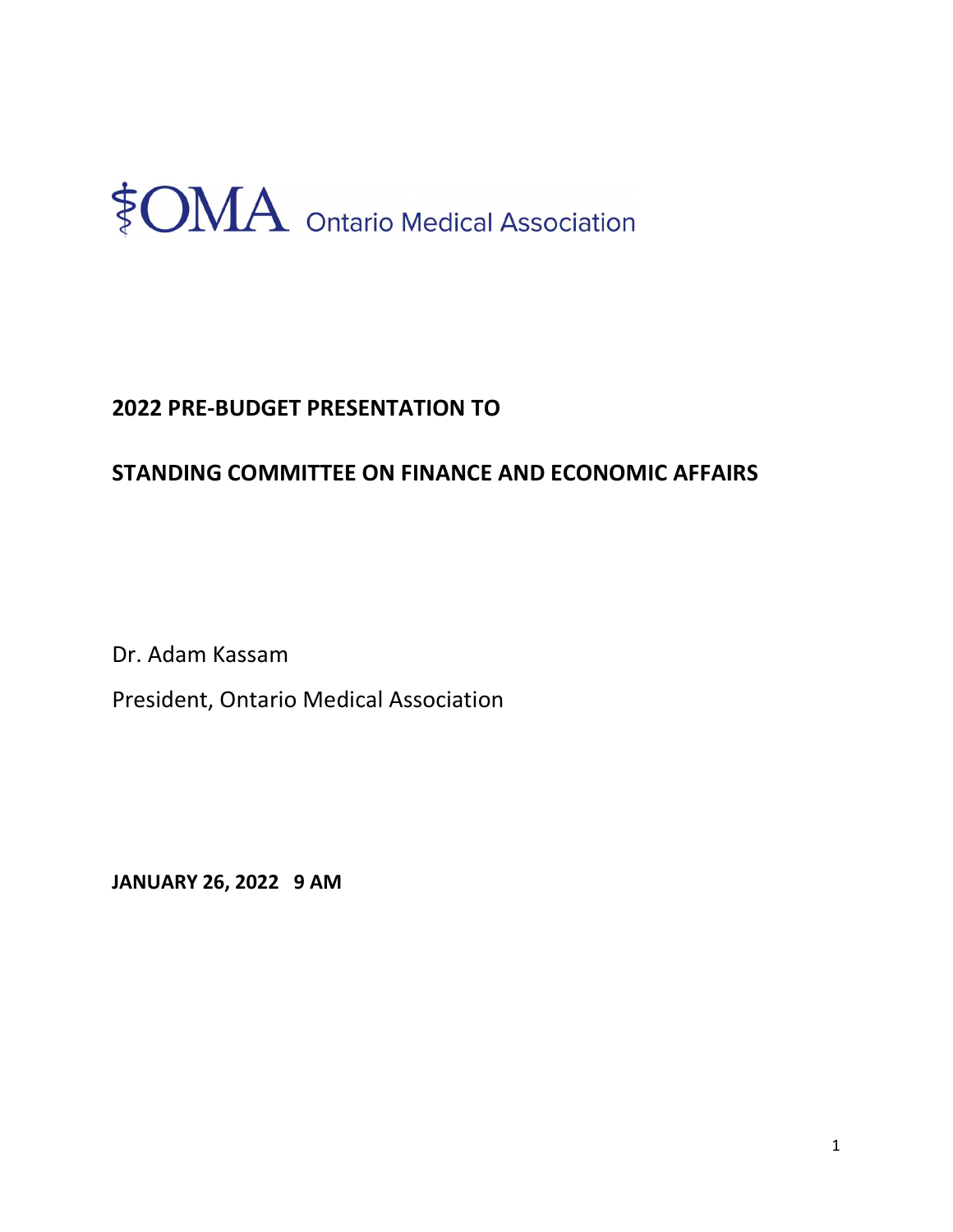## 2022 PREBUDGET PRESENTATION

 Good morning, and thank you to the Committee for the opportunity to address you today.

 My name is Dr. Adam Kassam, President of the Ontario Medical Association. I am joined by OMA CEO Mr. Allan O'Dette, and Dr. James Wright, Chief of the OMA's Economics, Policy and Research Department.

 Ontario's return this month to modified Step 2 pandemic restrictions reinforces the risk to the well-being of Ontario patients and economic impact that result from a weakened health-care system.

 Each day for almost two years, the Ontario Medical Association and our province's 43,000 doctors have seen the deficiencies in our health-care system magnified under the weight of COVID-19. The impact on patient care is incalculable and it will take years to catch up.

 As the government formulates its 2022 budget, Ontario's doctors urge the prioritization of investments in health care to ensure not only our continued well-being, but also because health care and the economy are inextricably linked.

 Ontario cannot have a strong and sustained economy without a robust, resilient and reliable health-care system that reduces the need for lockdowns and other measures in a public health emergency.

 We must also future-proof health care – and by extension our economy – so we don't repeat the same mistakes and make the same sacrifices when the next public health emergency strikes.

A strong health-care system must therefore be the priority.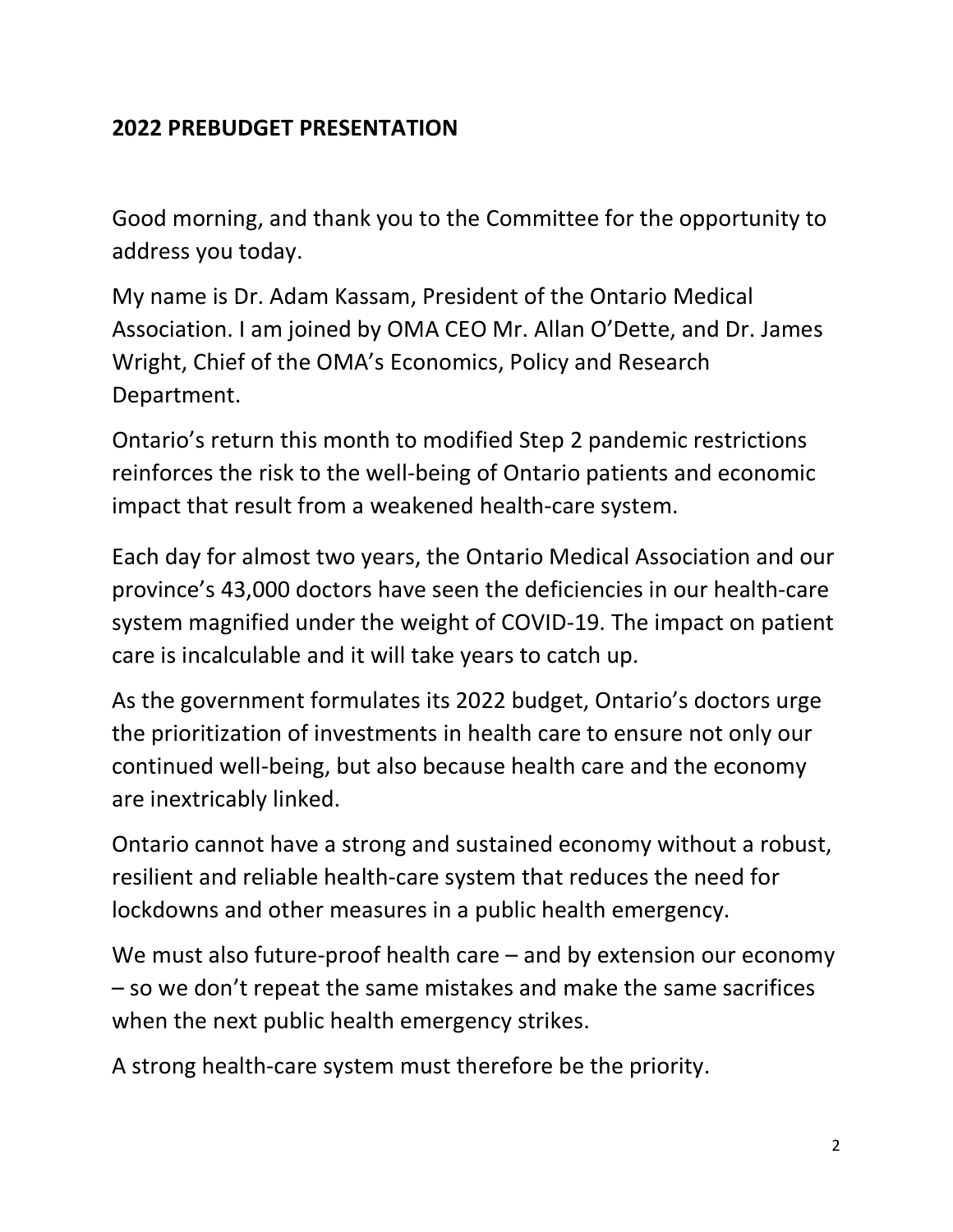Ontario's doctors took the lead to address these system challenges and in late October released Prescription for Ontario: Doctors' 5-Point Plan for Better Health Care, a roadmap of 87 realistic and achievable recommendations to fix the gaps in our health-care system over the next four years.

The eight-month consultation for Prescription for Ontario was the largest in the OMA's 140-year history. We listened to over 1,600 physicians representing every specialty and region; associations representing other health-care professionals; health charities and patient advocacy groups; the health sciences, municipal and business sectors; labour unions; social service agencies and non-profit organizations. We also heard from 8,000 Ontarians through our survey at [betterhealthcare.ca](https://betterhealthcare.ca)

 The alignment amongst stakeholders and the public was clear. To improve the delivery of health care in Ontario, it all comes down to these five priorities:

- Reduce wait times and the backlog of services
- Expand mental health and addiction services in the community
- Improve and expand home care and other community care
- Strengthen public health and pandemic preparedness
- And, give every patient a team of health-care providers and link them digitally

Ontarians agree.

 According to an Ipsos survey conducted by the OMA in Dec 2021, 96 per cent of respondents support the Prescription for Ontario's five pillars. This kind of alignment is rare and tells us that our plan is on the right track.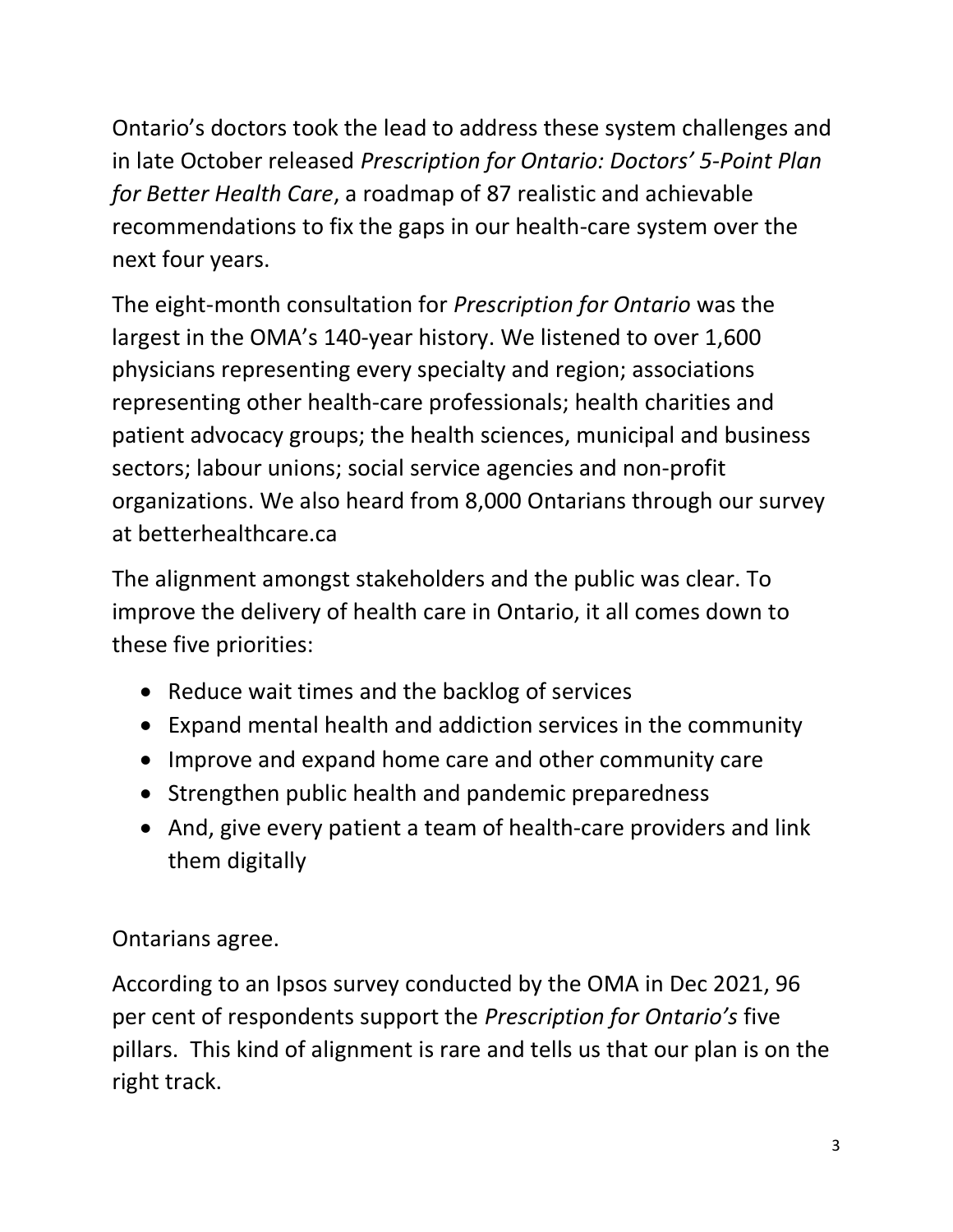When asked to identify the issue that was most important to them, 40 per cent of Ontarians surveyed chose COVID-19, followed by almost 30 per cent who said either wait times or the backlog in health-care services.

 The pandemic has created a backlog of 20 million delayed health-care services – more than one for every Ontarian. It will take years to resolve this pandemic backlog, on top of pre-existing wait times.

 Before the recent pause on non-emergent surgeries, it would have taken 30 months to catch up on knee replacements, 25 months for cataract surgeries, 19 months for hip replacements, 14 months for heart bypass surgery and 11 months for delayed MRIs. There is also a tsunami of mental health and addiction issues brought on or exacerbated by the pandemic.

 We have a growing and ageing population, and a shortage of doctors in certain specialties and regions. For example, northern Ontario is critically short 325 family doctors and specialists.

 More than one million Ontarians don't have a family doctor. This is especially concerning as family doctors provide preventive care and are the gateway to the rest of the health-care system.

 On Nov 4, the government released its Fall Economic Statement. It was very encouraging that many health-care commitments contained therein and other announced since address key themes and/or specific recommendations in Prescription for Ontario.

 However, before we understand the full scope of investments required there are many unknowns to be navigated such as the level of care required for COVID patients, the ultimate size of the pandemic backlog, and the impact of burnout and early retirement among physicians and other health care providers.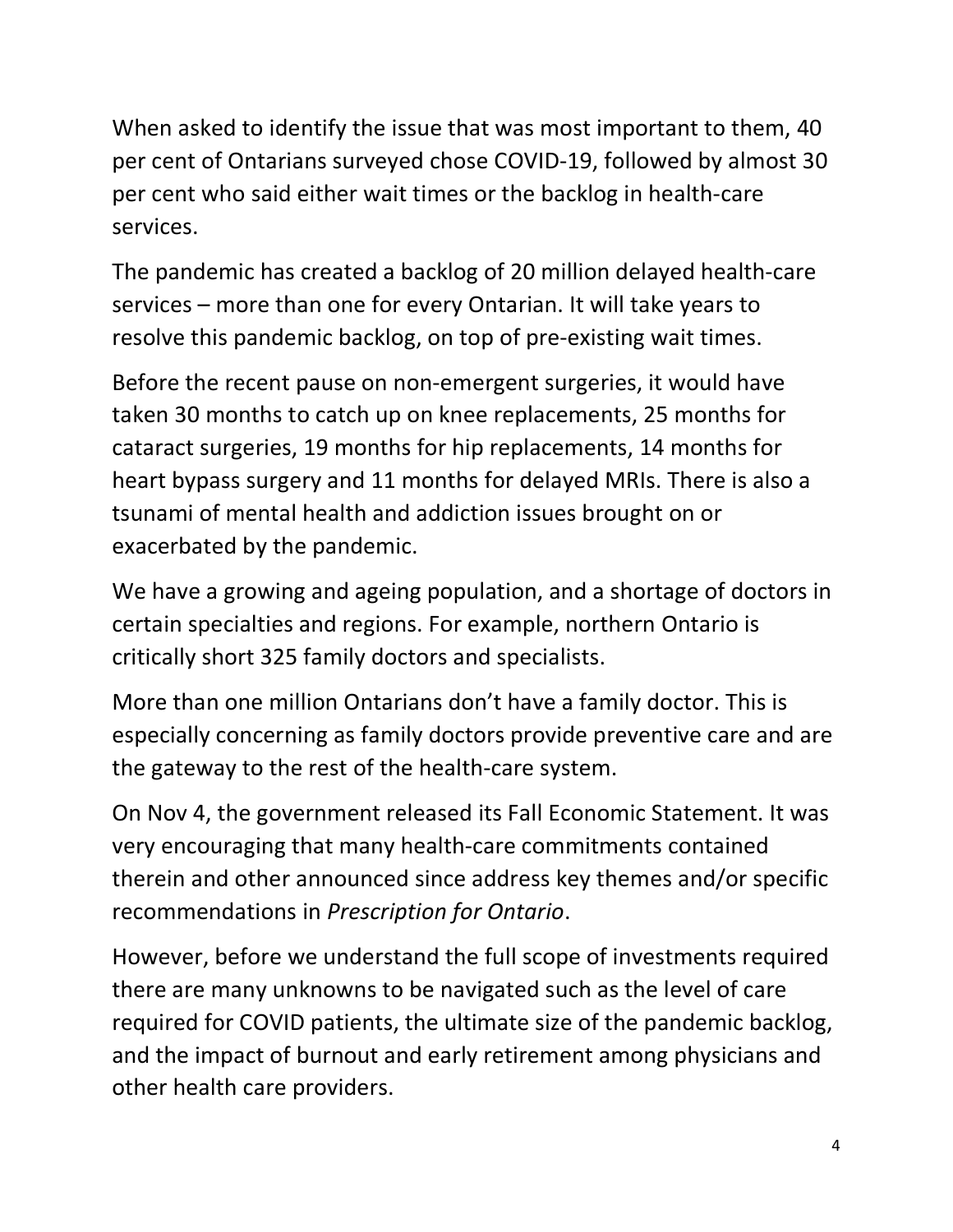What Ontario's doctors do know is that the current siloed model of health-care planning was outdated and inefficient even before the pandemic. All key health-care stakeholders should be convened to get their expert perspective so we understand the full extent of the problem and how to fix it in the long term.

We also know that significant savings are available in the system.

 For example, in 2019-20 there were 1.3 million hospital bed days used by alternate level of care patients, costing some 650 million dollars a year.

 ALC patients are those stable enough to leave hospital but there isn't a long-term care, hospice or rehabilitation bed for them to transfer to, or insufficient home-care services to return home safely.

 According to the Ontario Hospital Association, it costs approximately \$500 per day to provide care for a patient in hospital, \$150 in long-term care and even less for home and community care. More importantly, hospitals have less room to treat people who really need to be there.

 The math is clear: providing care in more appropriate settings would avoid hundreds of millions of dollars a year in health-care spending.

 Ontario's doctors also know that the province cannot adequately fund health care on its own.

 That's why the OMA strongly supports the call by Premier Ford for the federal government to increase the Canada Health Transfer to 35 per cent of provincial-territorial health-care spending, up from the current 22 per cent.